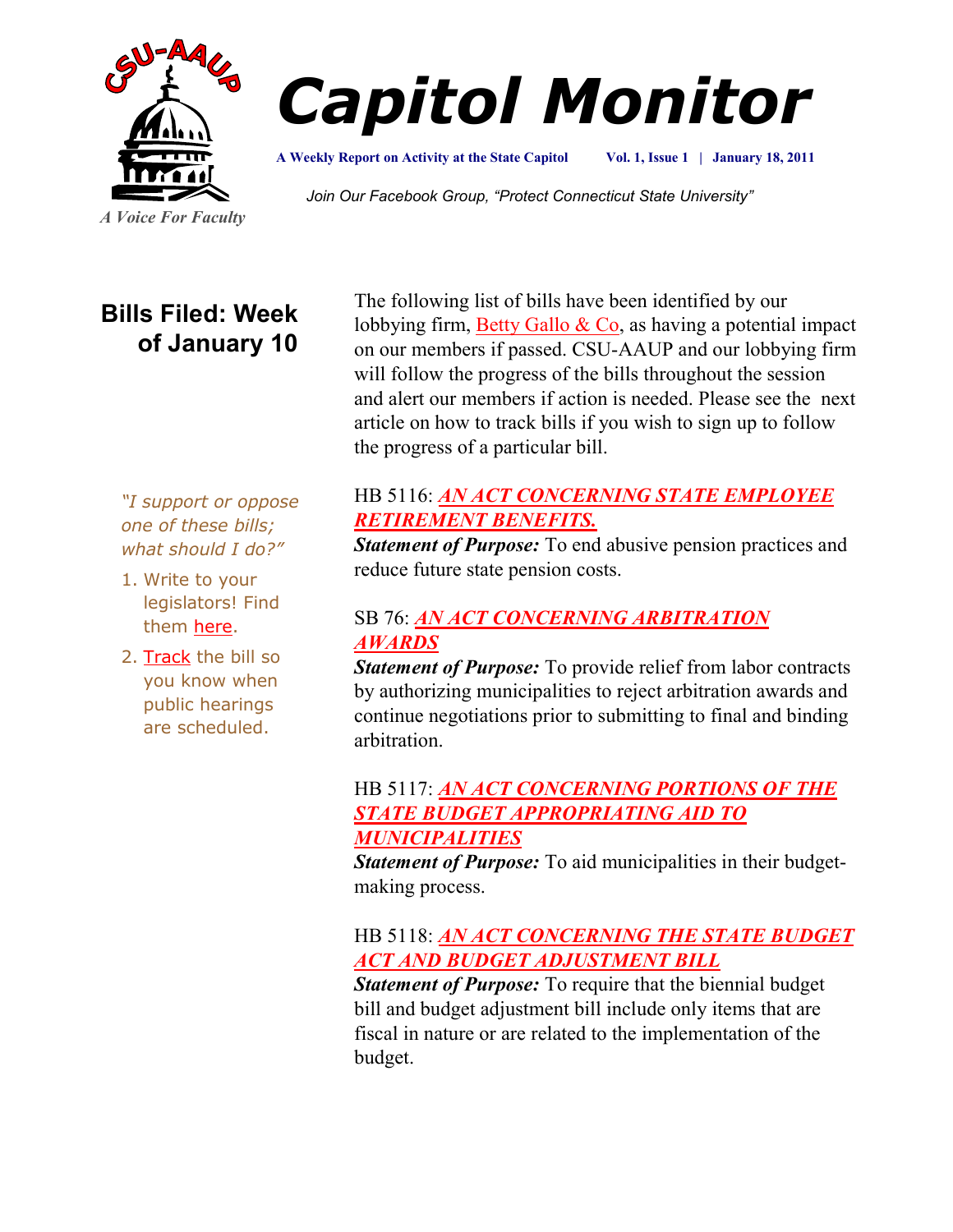### HB 5167: *[AN ACT ESTABLISHING THE LEARN HERE, LIVE](http://www.cga.ct.gov/2011/TOB/H/2011HB-05167-R00-HB.htm)  [HERE PROGRAM](http://www.cga.ct.gov/2011/TOB/H/2011HB-05167-R00-HB.htm)*

*Statement of Purpose:* To enable students who graduate from institutions of higher education in Connecticut to participate in a savings plan to help them purchase their first home or start a new business in Connecticut.

### HB 5168: *[AN ACT ESTABLISHING THE LEARN HERE, LIVE](http://www.cga.ct.gov/2011/TOB/H/2011HB-05168-R00-HB.htm)  [HERE PROGRAM](http://www.cga.ct.gov/2011/TOB/H/2011HB-05168-R00-HB.htm)*

*Statement of Purpose:* To allow students who graduate from public or independent institutions of higher learning in this state or from a regional vocational-technical school to participate in a savings plan to help them purchase their first home in this state.

# HB 5174: *[AN ACT CONCERNING STATE EMPLOYEES AND](http://www.cga.ct.gov/2011/TOB/H/2011HB-05174-R00-HB.htm)  [TRAINING TO DEAL WITH WORKPLACE VIOLENCE](http://www.cga.ct.gov/2011/TOB/H/2011HB-05174-R00-HB.htm)*

*Statement of Purpose:* To require all state employees to undergo training to deal with workplace violence

### HB 5190: *[AN ACT CONCERNING BINDING ARBITRATION](http://www.cga.ct.gov/2011/TOB/H/2011HB-05191-R00-HB.htm)  [AWARDS](http://www.cga.ct.gov/2011/TOB/H/2011HB-05191-R00-HB.htm)*

*Statement of Purpose:* To amend the collective bargaining statutes to limit binding arbitration awards to no more than the Consumer Price Index.

### HB 5240: *[AN ACT CONCERNING A TUITION FREEZE AT](http://www.cga.ct.gov/2011/TOB/H/2011HB-05240-R00-HB.htm)  [PUBLIC INSTITUTIONS OF HIGHER EDUCATION](http://www.cga.ct.gov/2011/TOB/H/2011HB-05240-R00-HB.htm)*

*Statement of Purpose:* To keep tuition costs from increasing while a student is enrolled at a public institution of higher education and to allow repayment of the difference between the actual cost and the frozen cost of the tuition not later than five years after the student graduates or otherwise leaves school.

### HB 5241: *[AN ACT CONCERNING STUDENTS OF PUBLIC](http://www.cga.ct.gov/2011/TOB/H/2011HB-05241-R00-HB.htm)  [INSTITUTIONS OF HIGHER EDUCATION LIVING OFF](http://www.cga.ct.gov/2011/TOB/H/2011HB-05241-R00-HB.htm)  [CAMPUS](http://www.cga.ct.gov/2011/TOB/H/2011HB-05241-R00-HB.htm)*

*Statement of Purpose:* To require the imposition of the same regulatory requirements and penalties on off-campus students renting or leasing housing from the public institution of higher education as those imposed on students living on campus.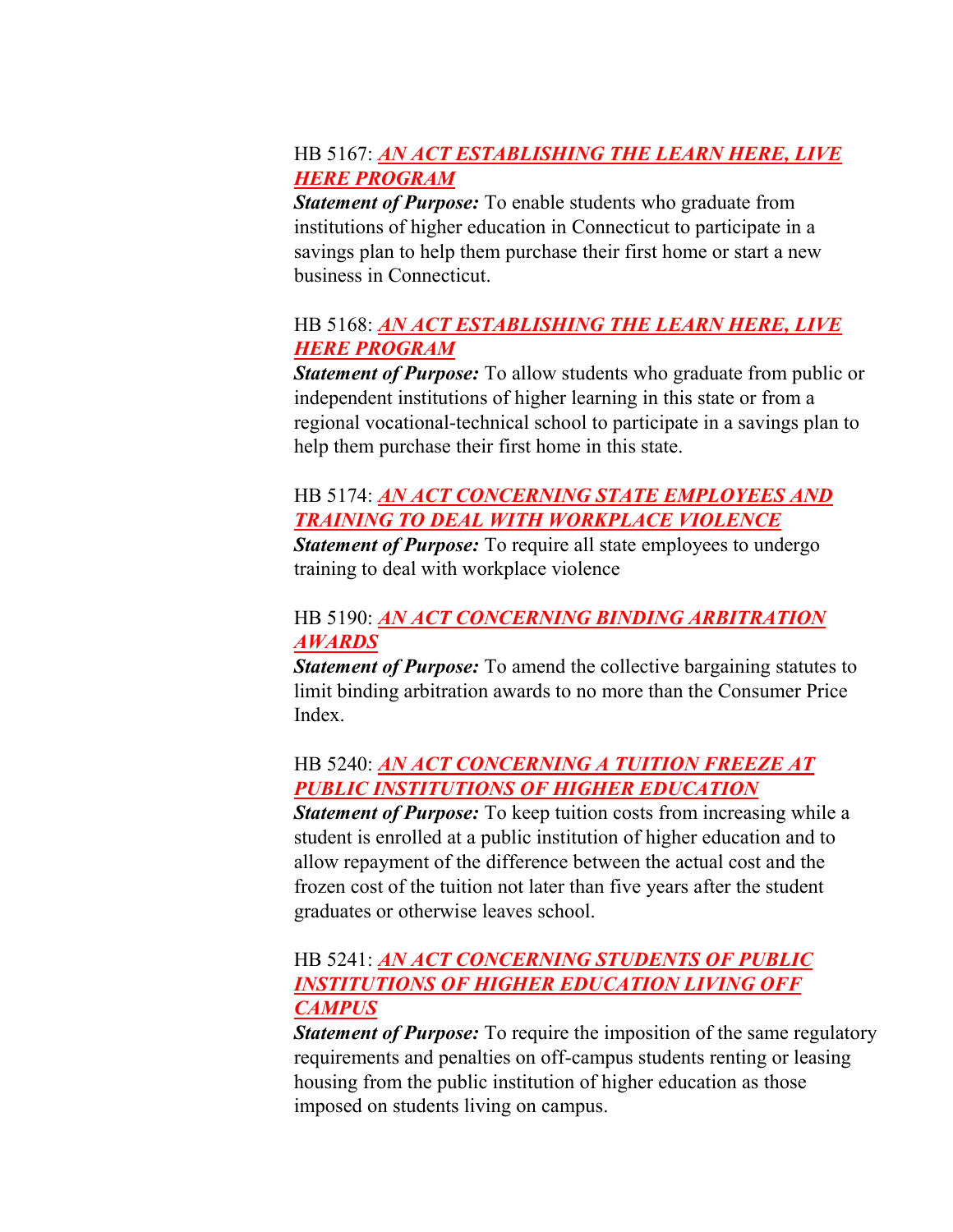#### SB 114: *[AN ACT CONCERNING APPROVAL OR](http://www.cga.ct.gov/2011/TOB/S/2011SB-00114-R00-SB.htm)  [REJECTION OF COLLECTIVE BARGAINING](http://www.cga.ct.gov/2011/TOB/S/2011SB-00114-R00-SB.htm)  [AGREEMENTS BY THE GENERAL ASSEMBLY](http://www.cga.ct.gov/2011/TOB/S/2011SB-00114-R00-SB.htm)*

*Statement of Purpose:* To require state employee collective bargaining agreements to be voted upon by the legislature before they become effective.

#### SB 115: *[AN ACT CONCERNING A DEFINED](http://www.cga.ct.gov/2011/TOB/S/2011SB-00115-R00-SB.htm)  [CONTRIBUTION RETIREMENT PLAN FOR STATE](http://www.cga.ct.gov/2011/TOB/S/2011SB-00115-R00-SB.htm)  [EMPLOYEES](http://www.cga.ct.gov/2011/TOB/S/2011SB-00115-R00-SB.htm)*

*Statement of Purpose:* To change the state employee retirement plan from a defined benefit plan to a defined contribution plan for newly-hired employees.

# **How to Track a Bill**

The Connecticut General Assembly allows for electronic tracking of any bill. What this means is that once you have added a bill to your account, the system will email you whenever there is a new action taken on the bill such as the scheduling of a public hearing or committee vote.

To sign up, please visit [Bill Tracking](http://www.cga.ct.gov/aspx/CGAPublicBillTrack/Register.aspx) on the General Assembly website. Enter an email address and create a password. You can add a bill individually by its number or have all bills introduced by a certain legislator or committee added to your account.

# **Committee Membership**

#### **Appropriations**

Toni Nathaniel Harp (D-New Haven), Senate Chair Toni E. Walker (D-New Haven), House Chair Edith G. Prague (D-Columbia), Senate Vice Chair Catherine F. Abercrombie (D-Meriden), House Vice Chair Henry J. Genga (D-East Hartford), House Vice Chair Patricia B. Miller (D-Stamford), House Vice Chair Robert J. Kane (R-Watertown), Senate Ranking Member Craig A. Miner (R-Litchfield), House Ranking Member

#### **Higher Education and Employment Advancement**

Beth Bye (D-West Hartford), Senate Chair Roberta B. Willis (D-Lakeville), House Chair Gary D. LeBeau (D-East Hartford), Senate Vice Chair Juan R. Candelaria (D-New Haven), House Vice Chair "Toni" Boucher (R-Wilton), Senate Ranking Member Timothy B. LeGeyt (R-Canton), House Ranking Member